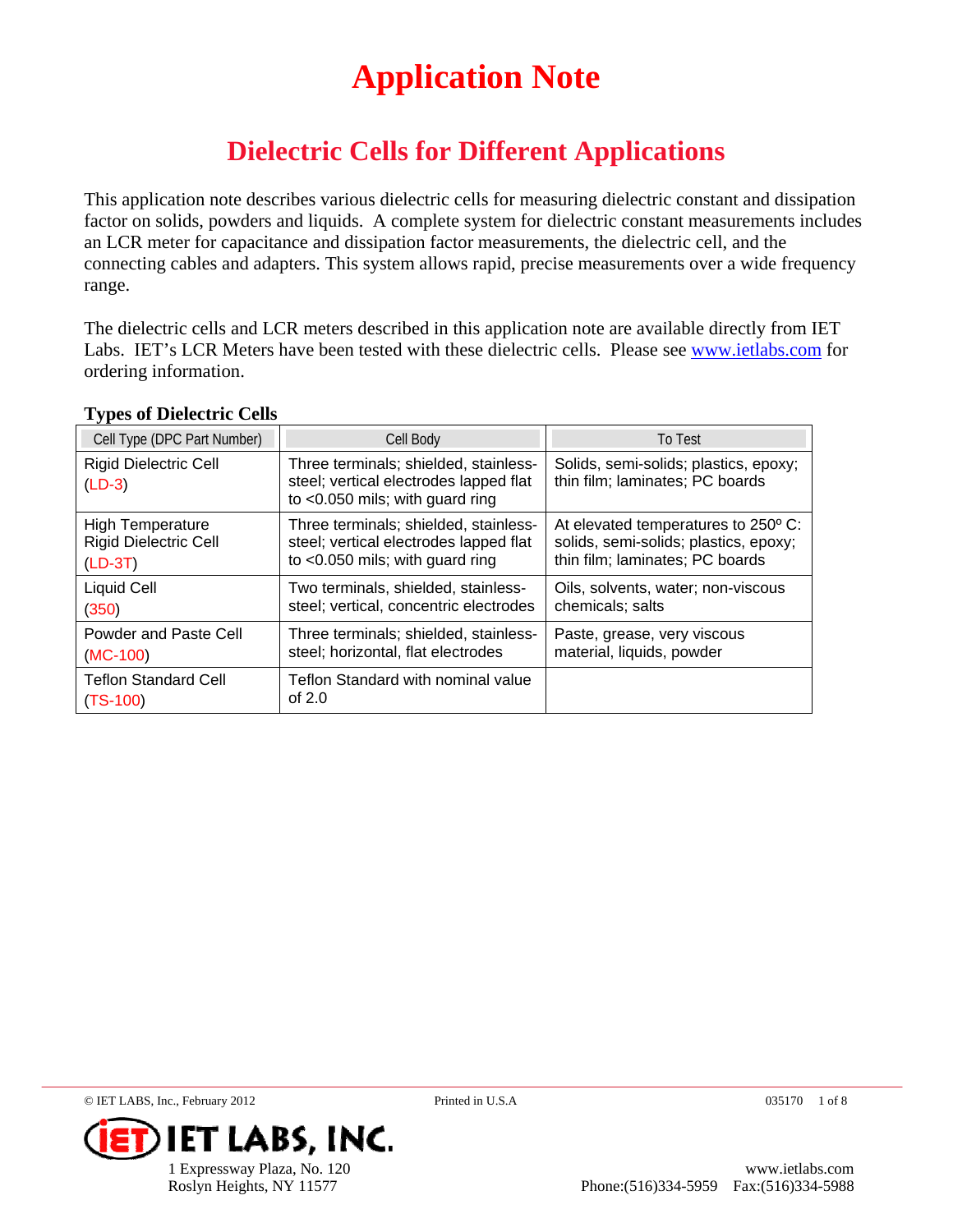**The complete assembly of a 7600 Plus Precision LCR Meter and an LD-3 rigid dielectric test cell is shown in**  Figure 1 IET Labs offers a wide variety of LCR meters covering the frequency range from 10Hz to 2MHz, which can be used with any of the dielectric cells.



**Figure 1 QuadTech 7600 Plus Precision LCR Meter Connected to an LD-3 Rigid Dielectric Cell** 

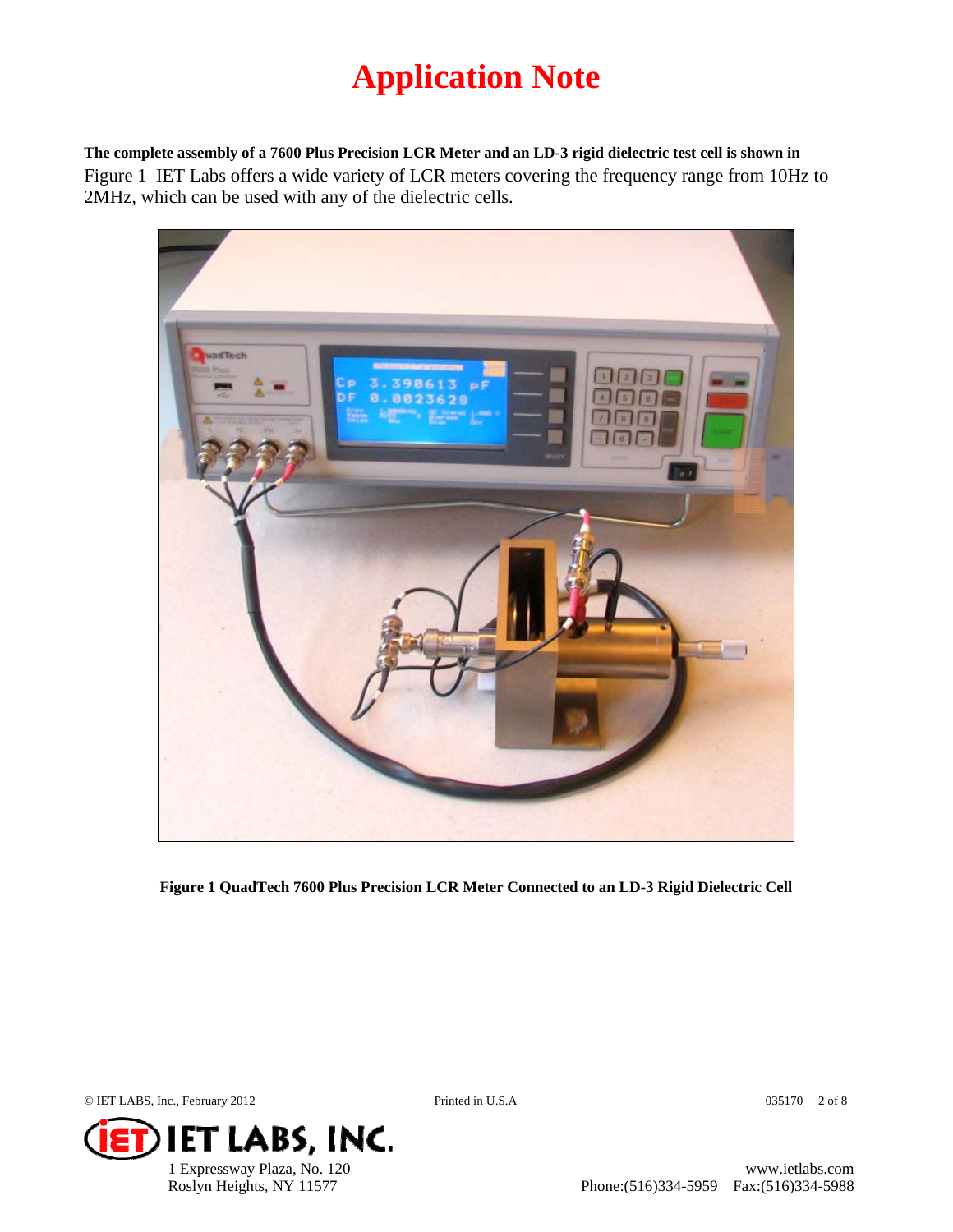### **LD-3 Rigid Dielectric Cell**

The LD-3 Rigid Dielectric Cell is designed for testing rigid flat materials. Material up to 8cm (3-1/8 inches) with a maximum thickness of 1.1 cm (7/16 inch) can be used in the dielectric cell. The dielectric cell is made up of two electrodes. One electrode is fixed with a grounded guard ring and the other is movable via a micrometer. The micrometer allows precise measurement of electrode spacing. The grounded guard ring reduces fringe effects to improve measurements.

The three terminal electrical connections are made via GR-874 connection on the fixed electrode side (optional BNC to GR-874 adapter is available) and banana connection on the movable electrode side. A 1 Meter BNC to BNC-T cable set is available for connection to the cell.

| Size:            | $4" \times 4" \times 7.5"$ depth                                                           |
|------------------|--------------------------------------------------------------------------------------------|
| Weight:          | 8.1 lbs                                                                                    |
| Materials:       | 303 Stainless and Teflon                                                                   |
| Terminals:       | Three terminals with grounded guard ring                                                   |
| Connectors:      | GR874 and banana jack                                                                      |
| Electrodes:      | 2.5" fixed measuring electrode with 2.87 outer dia. guard ring, 2.87" movable<br>electrode |
| Sample Size:     | 0.005" to 0.35" thick and 3.125" square or 2.87" diameter                                  |
| Frequency Range: | 50Hz to 1MHz                                                                               |

#### **LD-3 Specifications**



**Figure 2 LD-3 Rigid Dielectric Cell** 

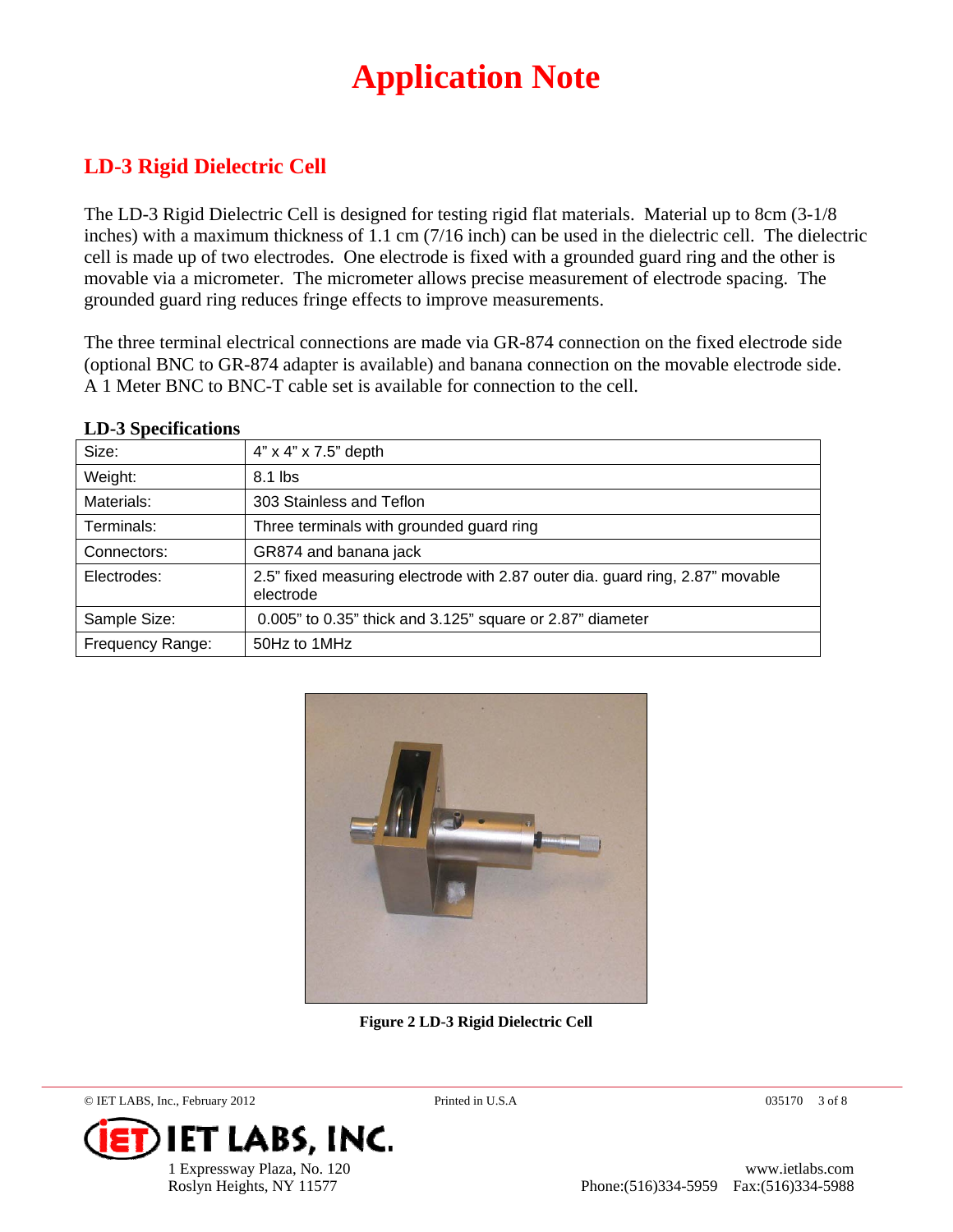### **LD-3T High-Temperature Rigid Dielectric Cell**

The LD-3T High-Temperature Rigid Dielectric Cell is designed for testing rigid flat materials at elevated temperatures in a oven. The dielectric cell can be used in environments up to 200º C.

Material up to 8cm (3 1/8 inches) with a maximum thickness of 1.1 cm (7/16 inch) can be used in the dielectric cell. The dielectric cell is made up of two electrodes. One electrode is fixed with a grounded guard ring and the other is movable via a micrometer. The micrometer allows precise measurement of electrode spacing. The grounded guard ring reduces fringe effects to improve measurements.

The three terminal electrical connections are made via GR-874 Connection on the fixed electrode side (optional BNC to GR-874 adapter is available) and banana connection on the movable electrode side. A 1-meter, high-temperature Teflon BNC to BNC-T cable set is available for connection to the cell.

| Size:            | $4" \times 4" \times 7.5"$ depth                                                           |
|------------------|--------------------------------------------------------------------------------------------|
| Weight:          | 8.1 lbs                                                                                    |
| Materials:       | 303 Stainless and Teflon                                                                   |
| Terminals:       | Three terminals with grounded guard ring                                                   |
| Connectors:      | GR874 and banana jack                                                                      |
| Electrodes:      | 2.5" fixed measuring electrode with 2.87 outer dia. guard ring, 2.87" movable<br>electrode |
| Sample Size:     | 0.005" to 0.35" thick and 3.125" square or 2.87" diameter                                  |
| Frequency Range: | 50Hz to 1MHz                                                                               |
| Temperature:     | 400° F / 200° C.                                                                           |

#### **LD-3T Specifications**



**Figure 3 LD-3T High-Temperature Rigid Dielectric Cell** 

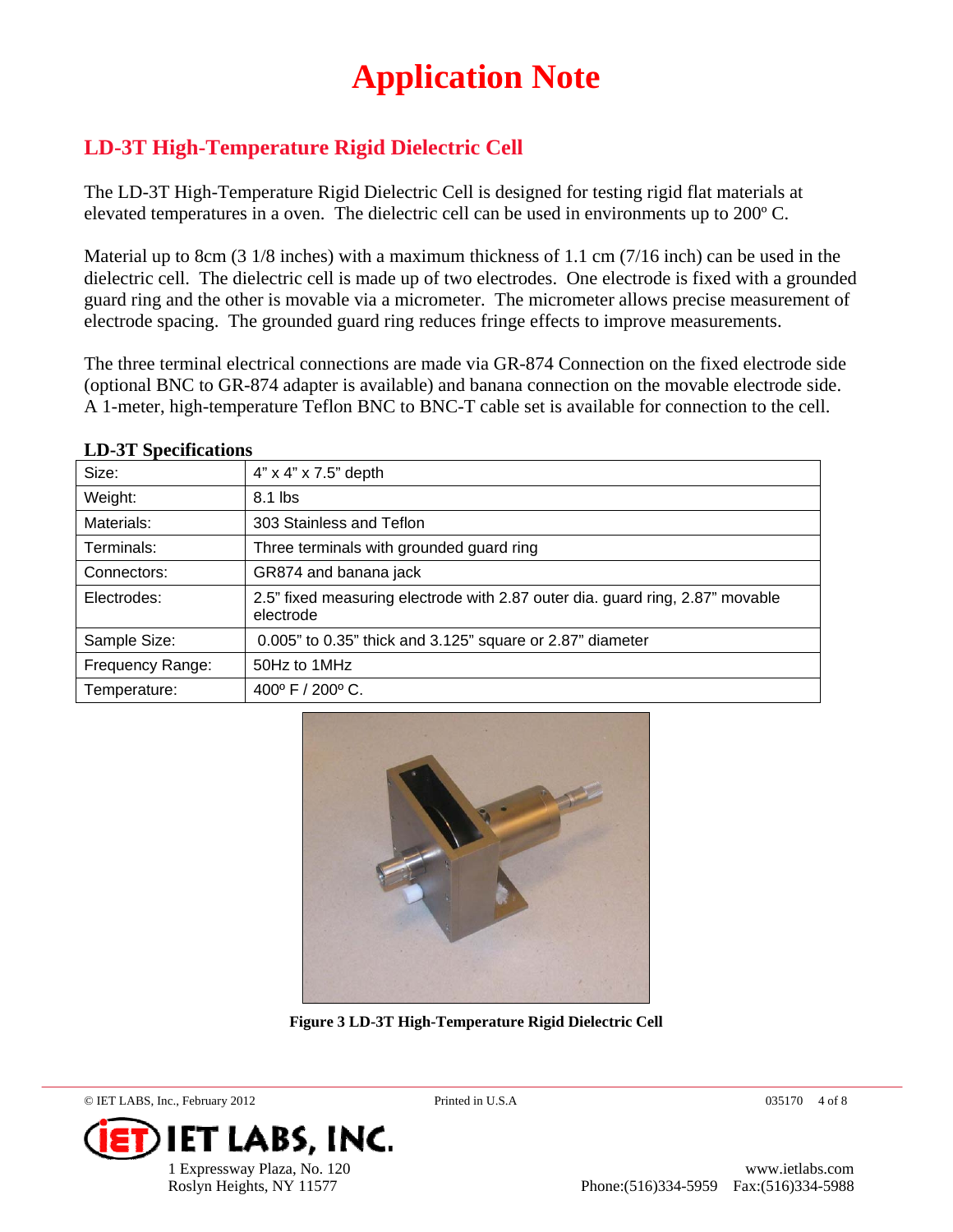### **MC-100 Powder and Paste Dielectric Cell**

The MC-100 Dielectric Cell is designed for measurements of dielectric constant and dissipation factor on viscous or paste materials. The cell consists of two electrodes that are adjustable from 0 to .001 inch. Accuracy of the setting is 0.000125 inch. The electrodes are positioned horizontally. Materials are applied into the center of the lower ring. The top electrode then sandwiches the material between the electrodes.

The cell can be used with viscous material such as pastes, grease, extremely small samples, liquids, and powders such as printer toner.

| Materials:  | Stainless with Pyrex or acrylic glass cylinder |
|-------------|------------------------------------------------|
| Terminals:  | Three terminals with grounded shield           |
| Connectors: | GR874 and banana jack                          |
| Electrodes: | 1" diameter                                    |

### **MC-100 Specifications**



**Figure 4 MC-100 Powder and Paste Dielectric Cell** 

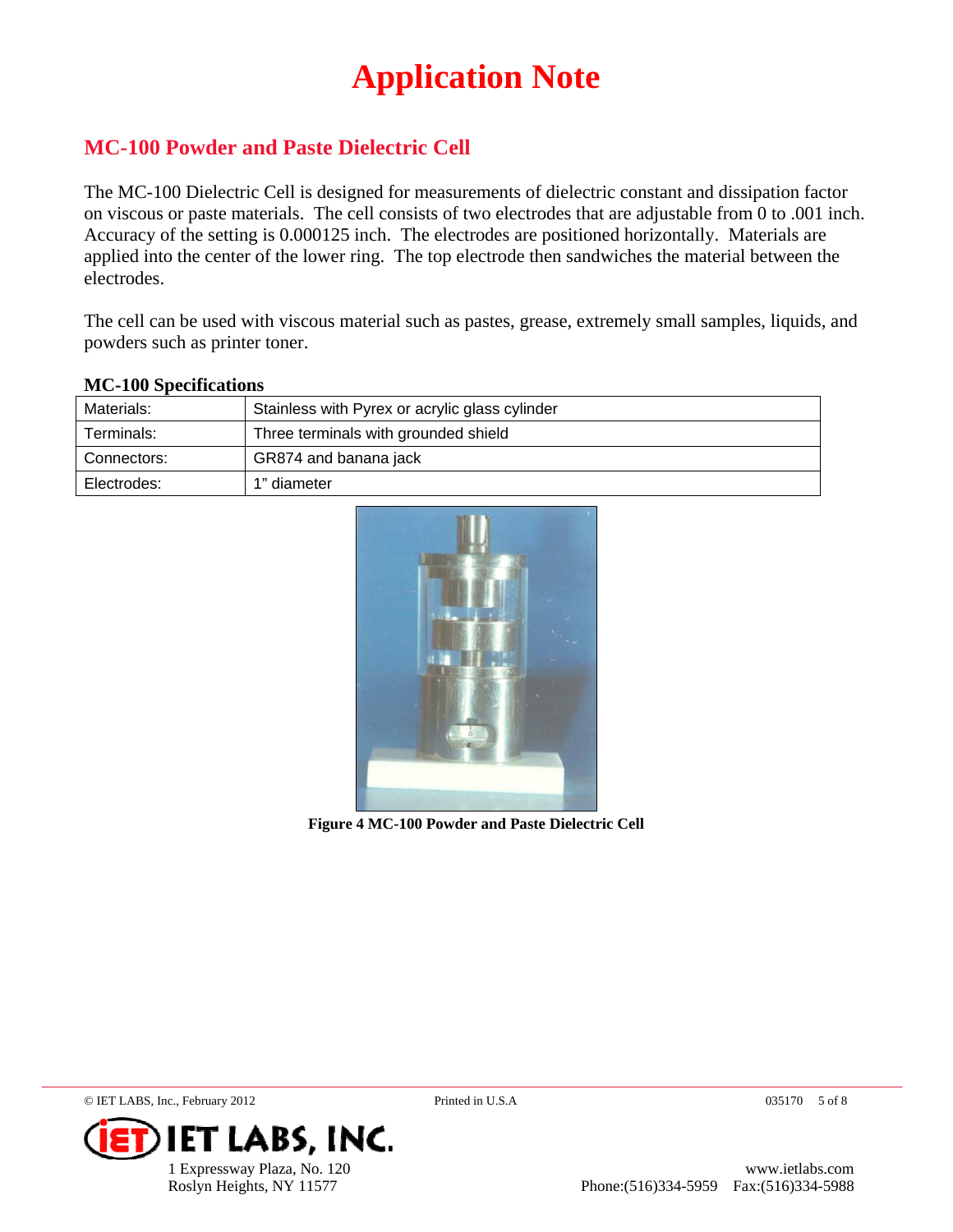### **350 Liquid Dielectric Cell**

The 350 Liquid Dielectric Cell is designed for in-process testing of liquids. The dielectric constant and dissipation factor can be measured as the liquid flows through the cell. The dielectric constant of the material is determined via a simple formula that is provided with the cell. The cell can be used with most liquid materials including water, oils, solvents, and non viscous chemical and salt solutions.

#### **350 Specifications**

| Terminals:            | Two terminals with grounded shield                                      |
|-----------------------|-------------------------------------------------------------------------|
| Material:             | <b>Stainless</b>                                                        |
| Connectors:           | GR874 and banana jack                                                   |
| Dimensions:           | Overall Length 14cm and diameter 4 cm,                                  |
| Dimensions electrode: | 28mm diameter at base and 31mm at collar, length: 8.1 cm base to collar |
| Electrodes:           | Vertically positioned electrodes separated by 0.046"                    |





Figure 5 350 Liquid Cell

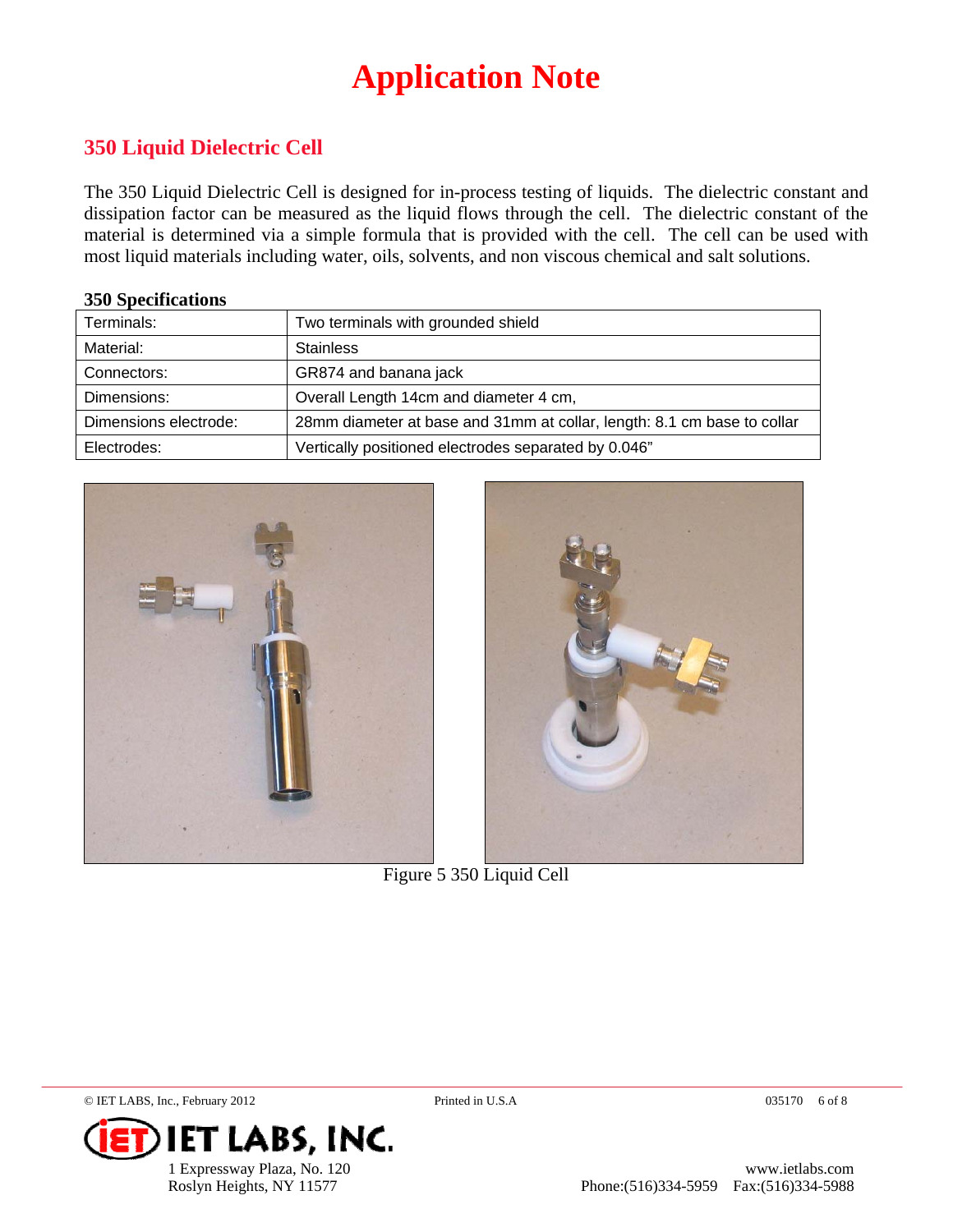### **TS-100 Teflon Standard Cell**

The TS-100 Teflon Standard is an invaluable tool in verifying the operation of any rigid dielectric cell such as the LD-3 and LD-3T. The TS-100 consists of a 7.5cm (3 inches) diameter and 5mm (0.235 inch) thick Teflon standard. The Teflon Standard is calibrated using a GenRad/IET 1620A Capacitance Bridge at 70º F at 1kHz. The Teflon Standard will have a nominal dielectric constant of 2.0.

#### **TS-100 Specifications**

| Nominal Size: | 3" outer dia. x 0.235"                                                 |
|---------------|------------------------------------------------------------------------|
| Flatness:     | Within 50 millionths of an inch                                        |
| Nominal K:    | 2.0                                                                    |
| Calibration:  | Calibrated value using LD-3 Cell and GR/QuadTech 1620A at 1kHz, 70° F. |



**Figure 6 TS-100 Teflon Standard Cell**